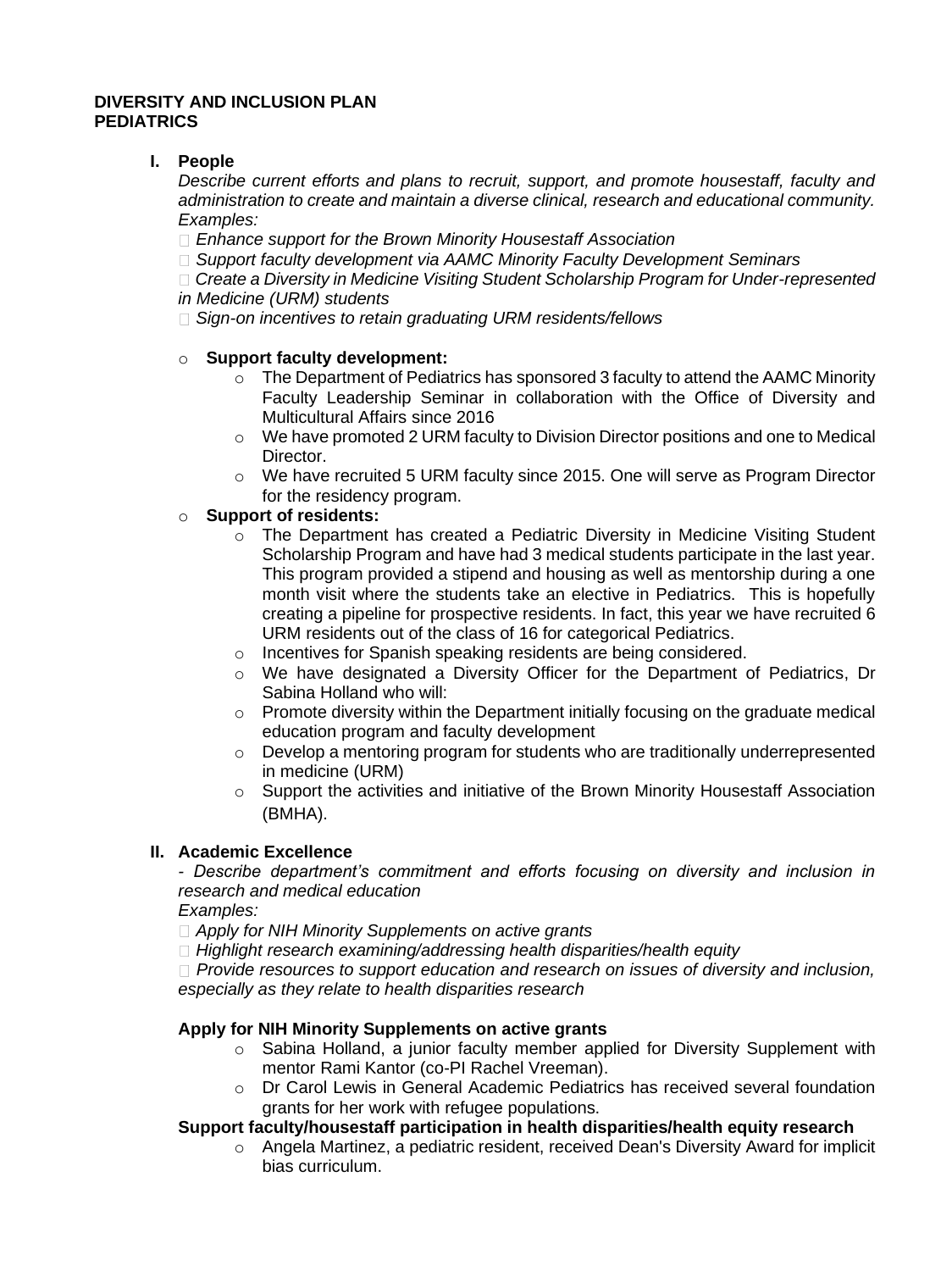o Several residents are engaged in advocacy projects that have received Community Access to Children's Health Grant funding from the American Academy of Pediatrics.

## **III. Curriculum**

*Describe plans to develop or refine resident/fellowship curricula and faculty programming that addresses diversity and inclusion as well as race in medicine Examples:* 

*Include topics on diversity and inclusion in Grand Rounds and other department-specific faculty and resident development programs* 

*Review resident/fellow curricula for areas where important content on diversity and inclusion, and social determinants of health, can be added* 

*Review how race is discussed/presented on rounds, in case conferences, etc.* 

#### **Continue to incorporate topics on diversity and inclusion into Pediatric Grand Rounds**  Examples from 2017-2018:

- Dr. David Michael Washington- Underrepresented minorities in Medicine and Academia
- **Dr. Ranna Parekh- Microaggressions**
- Dr. Beverley Shears- Sleep Disparities in Urban and Minority-school Aged Children
- Dr. Maria Trent- Building Resilience in African American Youth

**Review resident/fellow curricula for areas where important content on diversity and inclusion, and social determinants of health, can be added** 

- $\circ$  Create a quarterly faculty development series focused on Diversity, Inclusion, and Race in Medicine
- $\circ$  Refine and expand existing implicit bias curriculum for pediatric housestaff.

#### **IV. Community**

*- Describe ongoing and planned departmental community engagement efforts such as community-based partnerships, research, and outreach initiatives Examples:* 

*Assess and monitor department-specific community engagement activities* 

*Develop events and programming (e.g., community targeted lectures/symposia) that focus on the health needs of RI's diverse populations* 

The Department of Pediatrics is involved in many activities targeting underserved patients and their families.

- 1) Many of our physicians do **outreach work in the community** such as our eating disorders group working with high school coaches and PTO groups to educate them about Eating Disorders, Dr Forcier meets regularly with a wide range of community organizations to discuss transgender issues, most recently, Dr Amy Goldberg met with RI Public Safety and DOH regarding the creation of a public campaign teaching safe sleep practices for newborns and infants.
- 2) **Advocating for Child Health in the Community** is a required 1-month rotation for all pediatric interns during which they learn about community resources and neighborhood strengths and challenges. We partner with numerous community organizations and state agencies to bring residents into the community to meet our partners and experience our neighborhoods. They work with community members and agencies to plan an advocacy project.
- 3) Examples of our **community partners** include RI Kids Count, Providence Libraries, The Institute for the Study and Practice of Nonviolence, The Providence After School Alliance, RI DOH Home Visiting Programs, Early Intervention, HeadStart, Children's Friend and Service, RI Department of Human services, NICHQ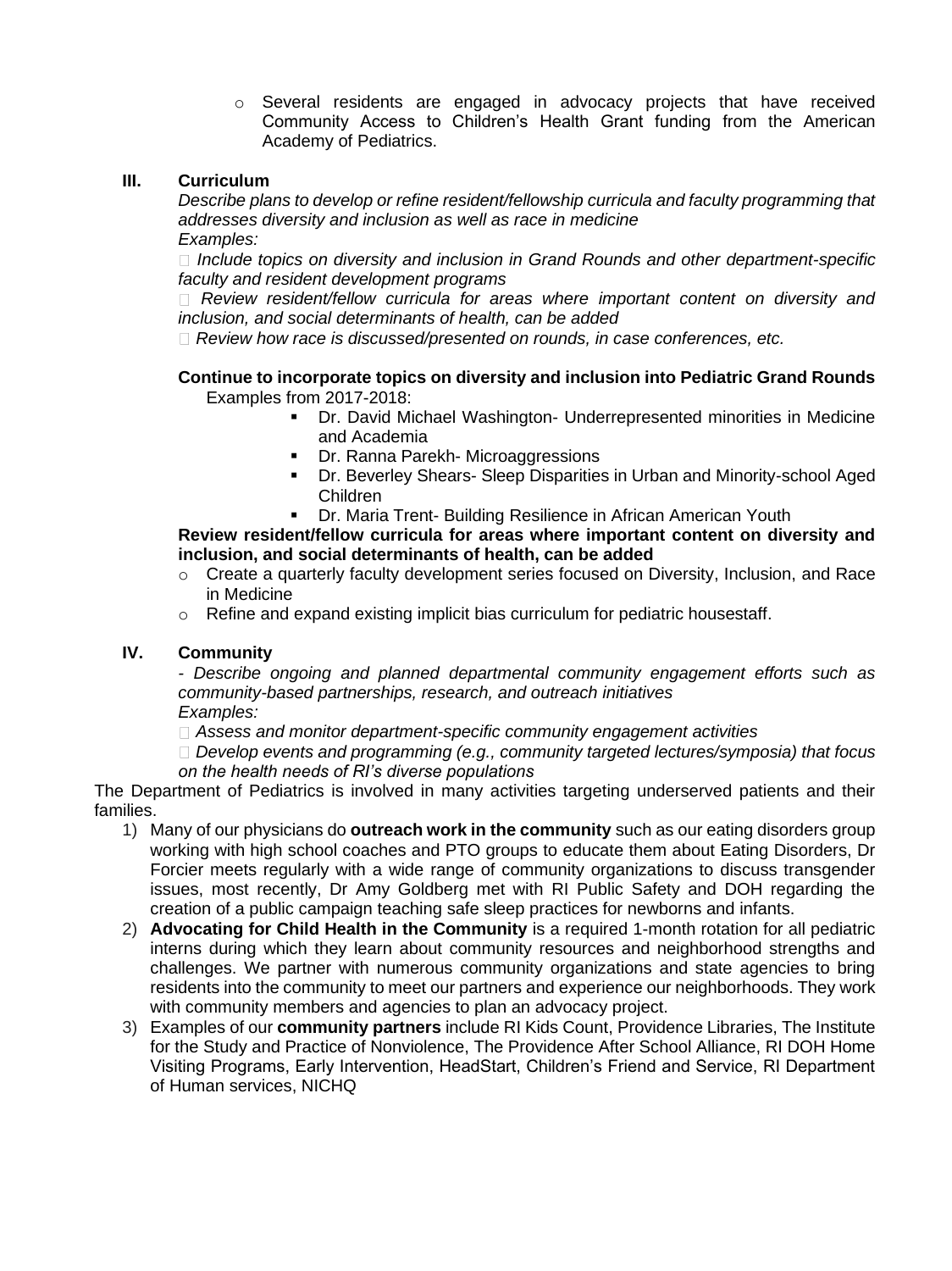- 4) **Refugee Clinic** Hasbro Primary Care in partnership with Dorcas International Institute and DOH works with newly arrived refugee families. Drs. Carol Lewis and Delma Jean Watts run Hasbro Children's Refugee Health Clinic
- 5) **BRYTE**-Brown Refugee Youth Tutoring and Enrichment. Carol Lewis is a faculty mentor with Nicole Nugent for medical students and undergrads at Brown who volunteer their time to provide in home tutoring for refugee children.
- 6) **Connect for Health** is a partnership between Hasbro, Lifespan Community Health Institute, and the Swearer Center at Brown. Connect for Health (formerly known as Health Leads) is an organization that envisions a different kind of health care system: one that addresses basic resource needs, such as food, heat, and clothing, among others, as a standard part of quality care. Brown undergraduate students are recruited, trained and supported to assist families in our clinics and in-patient units connect with community resources to access food, transportation, diapers, child care, and other resources.
- 7) **Medical Legal Partnership**: Hasbro Children's Hospital partners with MLPB to bring legal services to our families to address the nonmedical barriers to health.
- 8) **Patient-Centered Medical Homes for Kids** (PCMH-kids) is a multi-payer, primary care payment and delivery system reform initiative that was convened in 2013 to extend the transformation of primary care to practices that serve children across Rhode Island. .It is under the organizational umbrella of CTC-RI (The Care Transformation Collaborative) Convened by Medicaid and OHIC, PCMH-Kids supports pediatric practices with transformation coaching, data aggregation, common contracting, and learning collaborative support. Drs. Elizabeth Lang and Pat Flanagan are the co-directors of this statewide project. Drs. Carol Lewis and Susanne McLaughlin are practice champions and Hasbro Primary Care and the Medical Pediatrics Primary Care Center are participating practices. The clinic officially opened in 2007 to standardize and streamline the initial health exam and follow-up care of refugee children arriving in Rhode Island. The clinic is a medical home for refugee families, and a place where they can receive care that is comprehensive, collaborative and culturally effective.
- 9) **Reach out Read RI Board membership** Drs. Golova and DerMaderosian have served on this Board for many years.
- 10) **Sail to Prevail**-Pediatric residents chaperone children with disabilities or chronic disease on a day of sailing out of Newport Harbor:

[http://sailtoprevail.net/sail\\_away\\_from\\_cancer.html](http://sailtoprevail.net/sail_away_from_cancer.html)

- 11) **Asthma Camp**-Led by asthma and/or pulmonary division with many volunteers from other divisions as camp doctors so children can sleep away at RI camp with Asthma education and care provided while having fun camp experience
- 12) **Committee on Foster Care, Chair, for RI chapter AAP.** Carol Lewis.
- 13) **Nowell Academy Charter School**: Pat Flanagan serves on board of Nowell Academy. The Nowell Leadership Academy is a public charter high school founded to serve pregnant and parenting young adults. We serve 160 students in campuses located in Providence and Central Falls, Rhode Island.
- 14)**The RI Alliance** to Prevent Teen Pregnancy and support young families is a statewide collective impact consortium with YWCA serving as its backbone organization. It is a crosssector effort to reduce teen births in RI. Pat Flanagan co-leads the RI Alliance.
- **15) Power Lunch Reading Program-** This program matches Lifespan employees with three Providence elementary schools- Martin Luther King, Jr., Carl G. Lauro and Robert L. Bailey, in need of reading volunteers. Students are referred to the program based on low reading levels, low confidence in their reading skills and/or low self-esteem. Volunteers read to students during their lunch period on a weekly basis from October to June.
- 16) **Providence Youth Lacrosse Board Member for community engagement** Dr Jennifer Friedman's capacity on the Board is to extend engagement to Providence youth who cannot afford equipment or registration to provide an experience that promotes fitness, personal growth, and team work. She wrote a grant for "soft stix" which was donated to Vartan Gregorian school to introduce the sport to kids there during PE and after school programs. They waive registration and provide free equipment through a separate RI Public Schools grant.